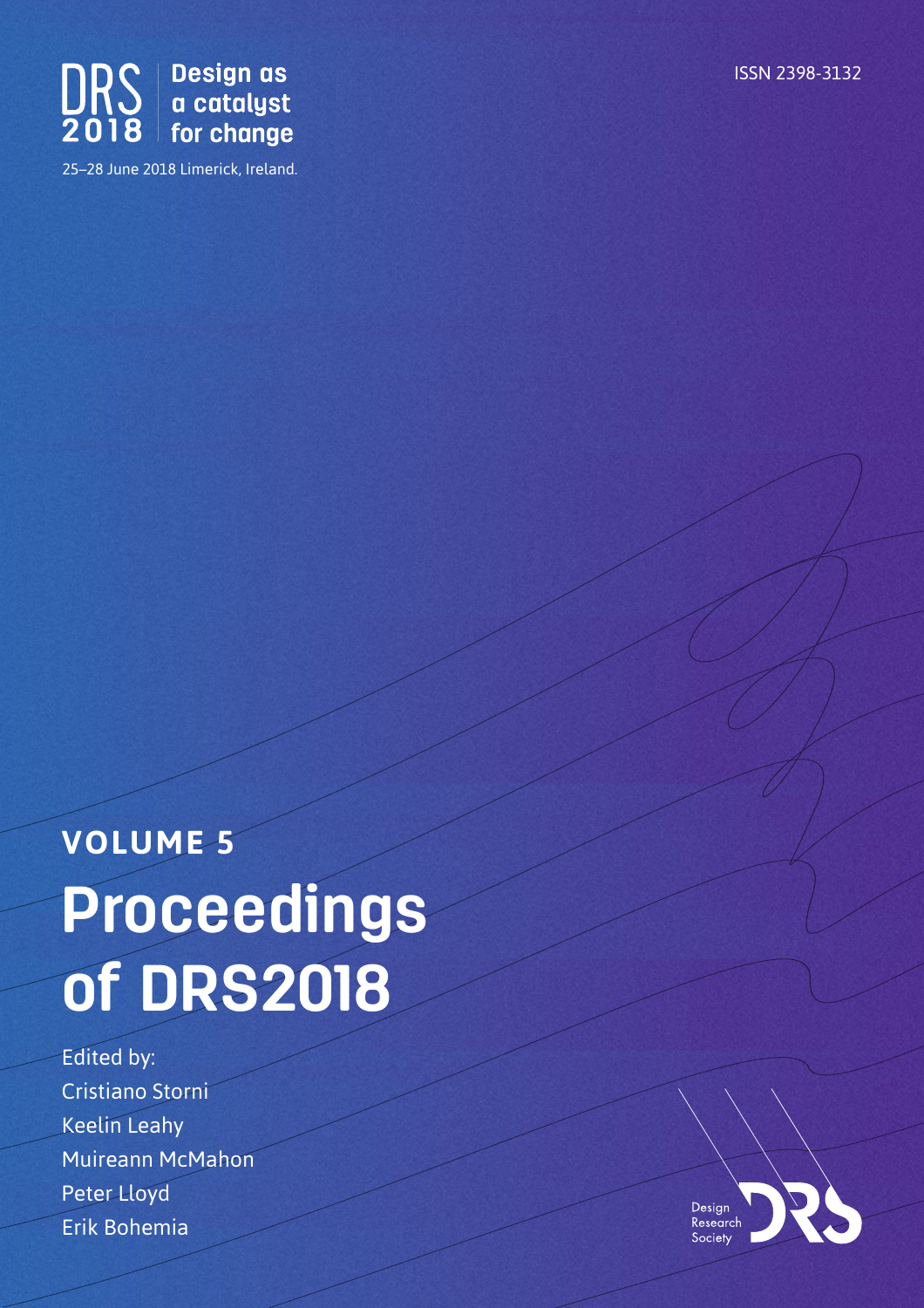## **Proceedings of DRS 2018**

Catalyst

### **Volume 5**

Editors Cristiano Storni, Keelin Leahy, Muireann McMahon Peter Lloyd and Erik Bohemia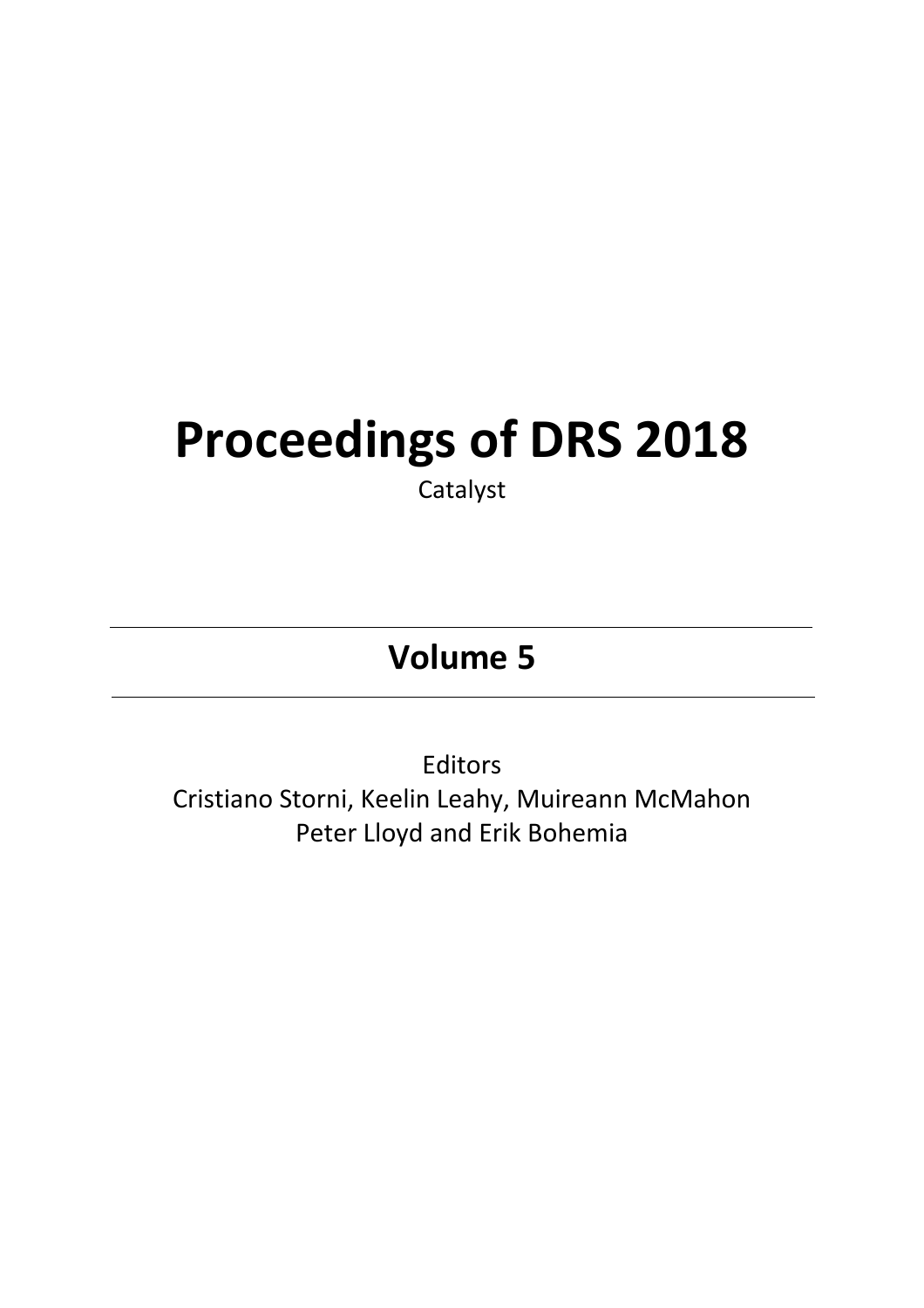## **Section 18.**

## **Design for Behaviour Change**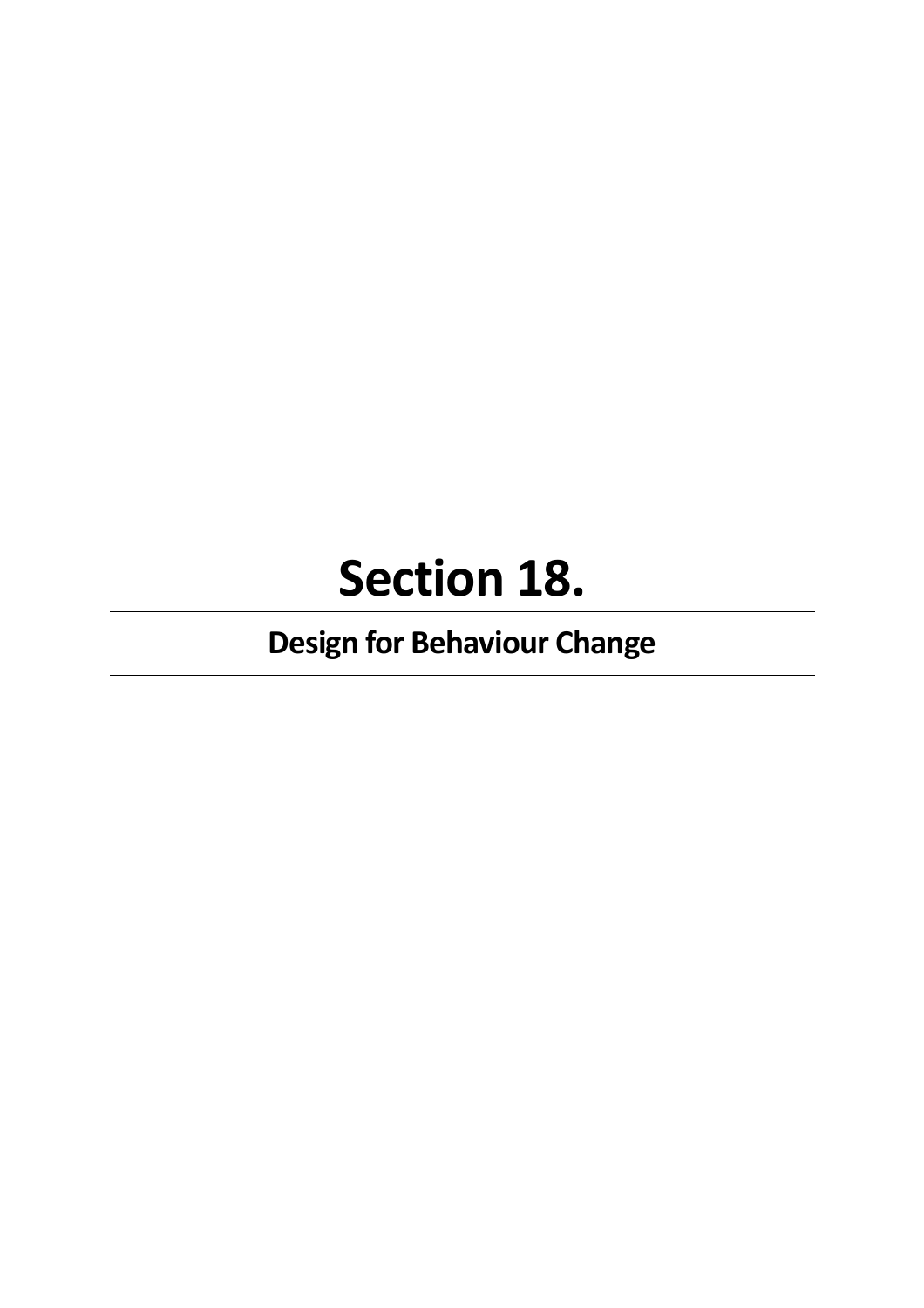### **Designing for Lifelong Sports Experience**

KARAHANOĞLU Armağan\* ; VAN ROMPAY Thomas and LUDDEN Geke

<sup>a</sup>*University of Twente* \* Corresponding author e-mail: a.karahanoglu@utwente.nl doi: 10.21606/dma.2018.413

> In recent years, design for behaviour change by means of design and technology has been the focus of a large body of research. Advancements in personal informatics systems and applications of these in research have testified to the potential of design for behaviour change strategies in the context of sports and exercise. However, these efforts have been mainly focused at people who are new to sports and not so much at people who are already active. With the success of design for behaviour change studies, this group of more active users (i.e., *active exercisers)* with an interest in personal informatics has grown. The needs of this group of users are different from those who are unable or unwilling to change their activity behaviour. While the latter might lack knowledge and motivation to change behaviour, active exercisers are already motivated and are willing to stay physically active. Thus, this paper draws out the need and importance of a shift in the focus of designing for physical activity tracking, and discusses the significance of designing for lifelong sports experience.

*active exercisers; behaviour change; design for sports experience*

#### **1 Introduction**

There are many different reasons for people to be physically active. These relate, but are not limited to, emotional beneifts of exercising (e.g., feeling immersed or absorbed in the physical activity), social benefits (e.g., getting social support or praise from others), benefits of interacting with nature (e.g., seeking out suitable or motivating places to go for exercise), and health related benefits (Silvestri, 1997). In addition to these sources, people may also become motivated to start exercising as a resultant of new technologies entering the market such as smart watches, apps and dedicated health devices. Such personal informatics can serve as persuasive or supportive tools, aimed at helping people to "self-track, collect and reflect on personal information" (Li, Dey, & Forlizzi, 2010). Activity trackers are a type of personal informatics that either assist people to keep track of the number of steps they take (for example, by nudging them when they fail to take 10K steps a day), or help people to keep track of and reflect on their physical activity at more advanced levels. In the last decade, designing activity trackers to create awareness on the importance of physical activity (and increase physical exercise accordingly) has been a topic of considerable interest to (design)



This work is licensed under a Creative Commons Attribution-NonCommercial-Share Alike 4.0 International License. https://creativecommons.org/licenses/by-nc-sa/4.0/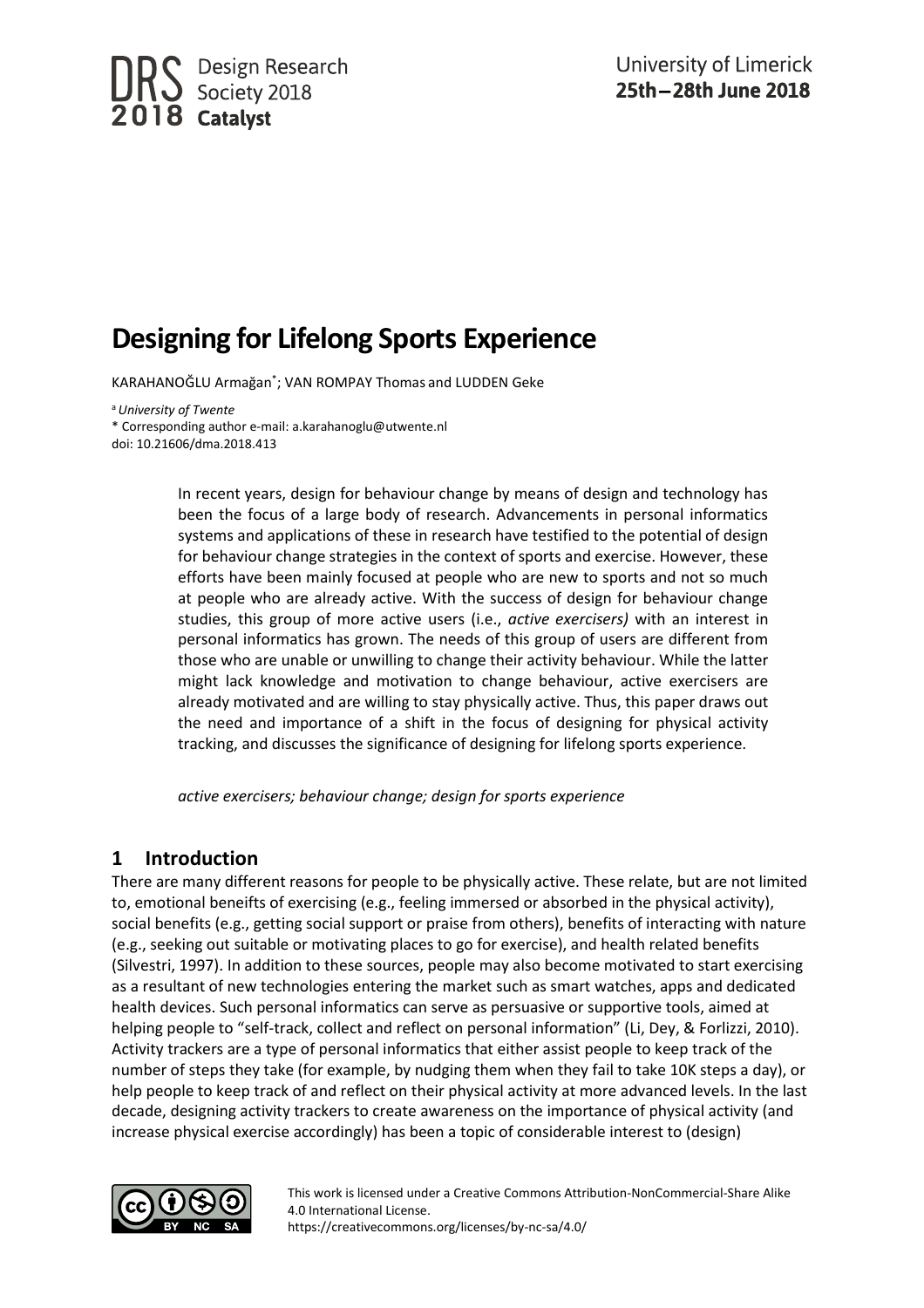researchers (Li, 2009; Lin, Mamykina, Lindtner, Delojoux, & Strub, 2006; Rooksby, Rost, Morrison, & Chalmers, 2014).

Taking the Transtheoretical Model of Behaviour Change (TTM) (Prochaska, Redding, & Evers, 2008; Prochaska & Velicer, 1997) as starting point, physical activity behaviour change studies are directed mostly at changing behaviour of people who are at the early stages (mostly contemplation and preparation) of TTM. According to TTM, people pass through 5 stages of change. People start out from a pre-contemplation stage at which they do not even think of changing their behaviour. Next, they move through contemplation and preparation stages at which they gradually start thinking of changing their behaviour. If they pass through these stages and decide to change their behaviour, they take action (action stage), sustain the desired behaviour (maintenance stage), and finally come to a durable behaviour change.

Adoption and maintenance of physical activity has noteworthy life-long health benefits (Marcus et al., 2000). Thus, making people aware of their own behaviour, by giving personal information (i.e., about their physical activity level) and motivating them to adopt a healthier lifestyle (i.e, to become more active and move to action stage) is of great importance. However, although many potential exercisers seem to adopt new products and technologies in their lifes, there is limited evidence that adoption also leads to sustained behaviour change (Hermsen, Frost, Renes, & Kerkhof, 2016). Physical activity becomes a more planned and structured endeavour for those people with an aim to improve and maintain their physical fitness. They became more willing to join sports competitions, even though they do not have a chance to win (Araújo & Scharhag, 2016). However, regardless of their strong desire for durable change, this group of people is prone to relapse (Marcus & Simkin, 1994). The question thus becomes how to support this group of *active exercisers* through technology and design. This growing group of users is the one that we focus on in this paper.

#### **2 Research Question and Aims**

Although the one of the aims of activity trackers is to change people's behaviour, when people move to the action and maintenance stages of behaviour change process, these products become less useful to them. The main reason behind this shift is that when people start to be more active, the motivational needs of these people change as well (see Ludden & Hekkert, 2014). Data-based needs of these people differ from the people at the early stages of behaviour change, and they may need or want more information about their exercise behaviour than the number of steps taken. As a result, active exercisers seek for more advanced products to help them improve their performance and show their improvement (Kuru, 2016). Therefore, the technology should also shift the focus from merely informing the user about the collected data, to analysing it and turning these data into valuable knowledge for the users.

In sports science and psychology, there is a large body of knowledge on training and athlete behaviour. Generally, this knowledge has been applied to consumer products and applications. Designing for the last two stages of change is relatively new compared to physical activity motivation studies. This research area is open to contribution of designers who can specifically target challenges faced by active exercisers. These include external challenges such as weather conditions and work load, and internal challenges such as injuries and pregnancy. However, many of the activity trackers that are now available on the market do not respond adequately to changes that people might undergo after becoming more active. This paper draws attention to the changing needs of active exercisers by discussing the challenges of designing for active exercisers, and analysing how current knowledge in sports science and design for experience might contribute to designing for this particular group. Based on our analysis, we will propose research directions for designers to empower active exercisers to engage in lifelong training. Following up on these research directions, this paper takes the first step towards the development of design requirements to engage active exercisers with both the physical activity itself and product use to sustain flow experiences in both activity and product use.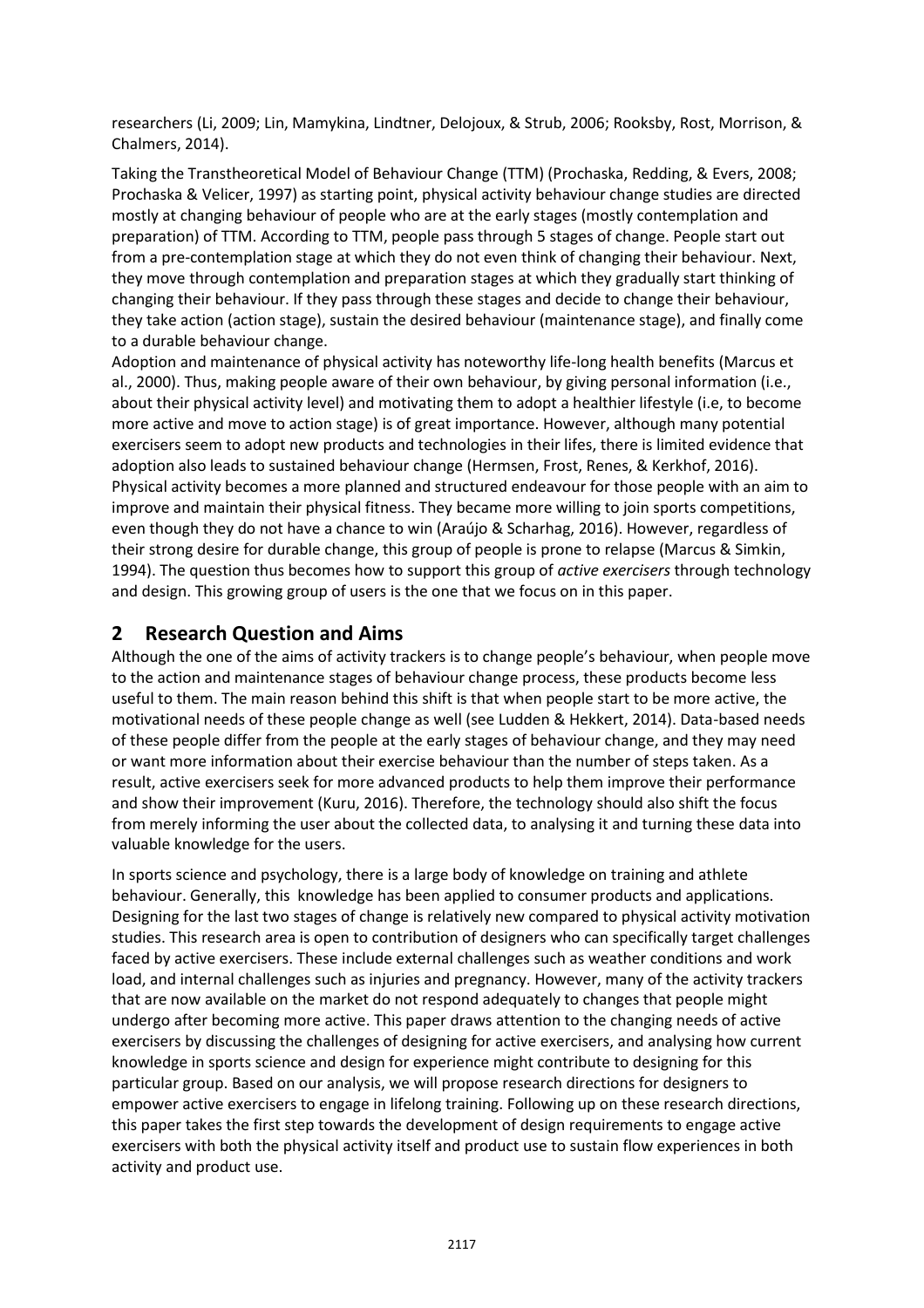#### **3 Challenges of Designing for Active Exercisers**

It is apparent that activity trackers are motivational tools for a majority of the users (Sullivan & Lachman, 2016). However, several researchers have shown that these devices are often abandoned after relatively short periods of use (Lazar, Koehler, Tanenbaum, & Nguyen, 2015; Shih, Han, Poole, Rosson, & Carroll, 2015; Sullivan & Lachman, 2016). Most of the less active people abandon these products after a couple of months, as they are discouraged by the feedback given by those trackers (Meyer et al., 2016). This is mostly because feedback does not address challenges faced by people who are starting to integrate sports in their lives (e.g., how to integrate activity with work or social life, or how to stay motivated even during times when progress is not apparent) (Kuru, 2016) . There is a complex interplay between the changing user needs of active excercisers and evolution (or the lack thereof) in the the field of activity trackers (Clawson, Pater, Miller, Mynatt, & Mamykina, 2015). Most notably, whereas active exercisers constantly evolve to higher levels of performance (Suh & Hsieh, 2016), most devices are static in so far they only target a specific type of action (e.g. number of steps taken). In other words, such trackers are prone to abandonment not so much because active exercisers fail in keeping up with the desired change, but also as a result of a mismatch between (positively changing) user needs and technology. The reason behind their changing needs is that people are open to finding ways for further self-development and seek for more advanced products.

For instance, in a recent study on how running and the experience of supportive technology by amateur runners changes over time, it was revealed that data-based needs of runners evolve over time and once runners start to become more mastered at running, they require more running dynamics data (Kuru, 2016). With respect to the user requirements, the reason why people use running apps or sports watches varies. For instance, it has been shown that, when people become more experienced in running, they tend to use sports watches, while less involved runners keep using apps (Janssen, Scheerder, Thibaut, Brombacher, & Vos, 2017; Kuru, 2016).

Currently, there is a wide variety of wearable activity trackers on the market (see Figure 3). The product category as a whole ranges from pedometers that only count the number of steps taken to advanced sports trackers that measure several parameters of the exercise such as heart rate and vertical oscilation during running. Wearable sports trackers are the most advanced ones that give real-time feedback which active exercisers utilize during exercise (Daiber & Kosmalla, 2017). Recent research proves the abilities of the sensor technologies and wearables in measuring the wearer's key vital signals unobstrusively. One of the very recent examples is the closed loop smart athleisure fashion which measures the heart rate and breath of the wearer (eg: http://www.by-

wire.net/clsaf/). Arguably, systems designed specifically for sport experience should support the development of knowledge and user skills (Mueller et al., 2011). That is, these systems should empower users with knowledge about their body, and facilitate improving skills through training and practice (Doherty, Lemieux, & Canally, 2014). To address this, the systems should facilitate listening to the "inside" of their body and should give reasonable feedback rather than simply forcing the users to push their limits (Mueller & Young, 2017).

As stated, current physical activity trackers only inform the user about the number of steps taken, while people have a lot to learn about physical activity dynamics. Advanced sports watches have a lot of multi-sport abilities. For instance, cyclists use smart watches for self-monitoring, and they are mostly used by "competitive cyclists" rather than commuters, in order to improve their cycling performance (Piwek, Joinson, & Morvan, 2015). Another example from the context of swimming relates to watches which can track and understand stroke type and give feedback about the efficiency of the strokes accordingly (i.e. Garmin multisport watches). However, it fails to identify errors in swimming technique, something which is extremely important in order to progress to more advanced levels of exercise (Morais, Marques, Marinho, Silva, & Barbosa, 2014). Even though these watches do more than just tracking number of steps, they still do not succeed in providing the valuable information that people need in order to improve themselves.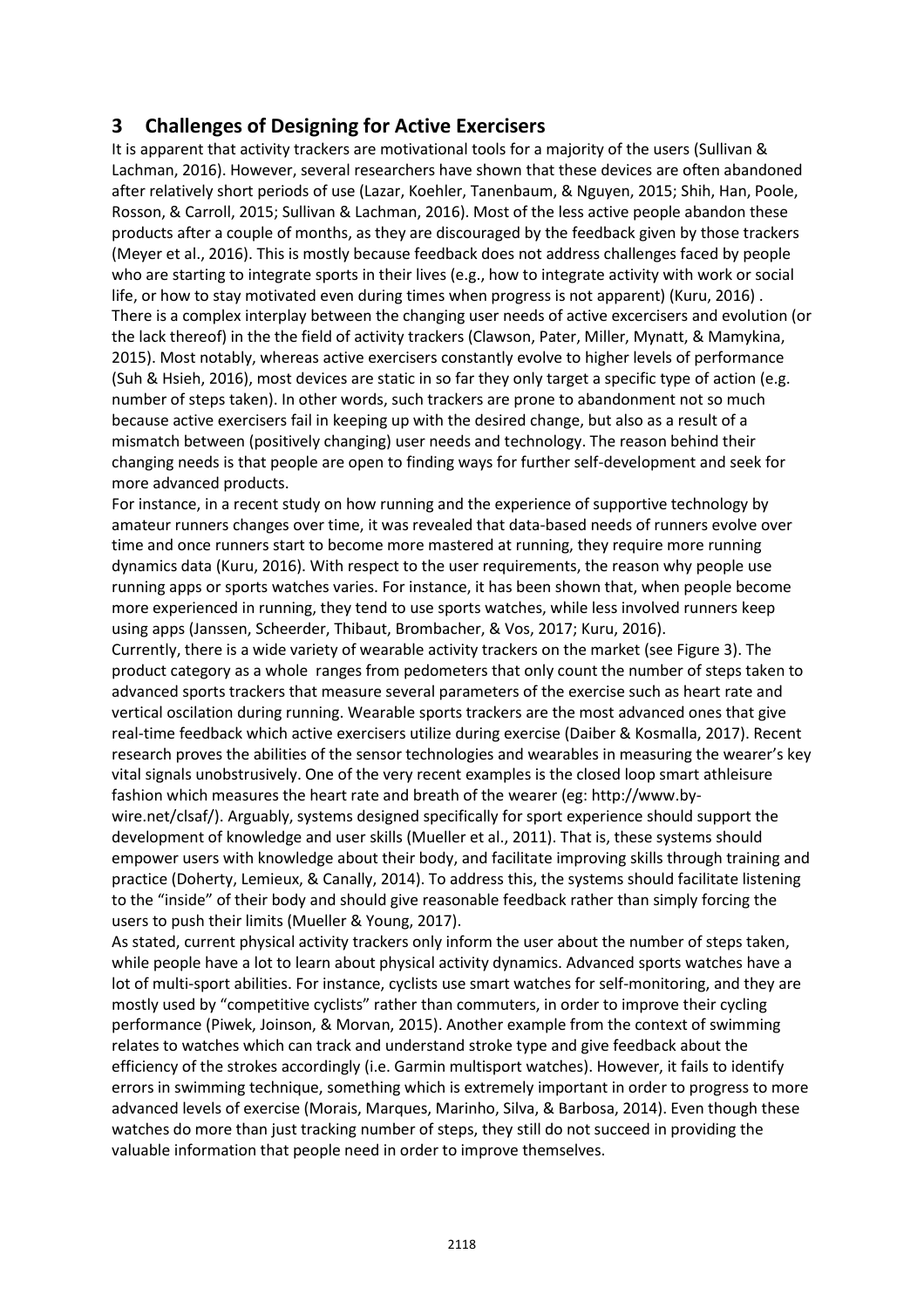

*Figure 1. Examples of Current Activity Trackers*

While performance becomes incrementally important for active exercisers, injuries can be frustrating for them as those can withhold people from long-term training. There are several causes of injuries in different sports. By focusing on technique, distribution of energy, and force during the course of a sports session, supportive technology could also prevent injuries. For instance, wrong running technique can result into injuries and knee problems (Novacheck, 1998) while knee, shoulder and overuse injuries are the most common types of injuries among swimmers (Kerr et al., 2015; Morais, Marques, Marinho, Silva, & Barbosa, 2014). Thus, while challenging the users for performance and supporting positive experience, the design of activity supporting technology should also prevent injuries and negative experiences. Therefore, the aim of design for sports experience should be sustaining activity while supporting life-long engagement with sports through products, systems and services.

#### **4 Engaging Active Exercisers through Design**

Engaging active exercisers through design can facilitate maintenance of the physical activity and ongoing product use over timeTherefore, engaging active exercisers through design has a twofold goal: engagement in physical activity and in product use.

#### *4.1 Engagement in Physical Activity*

In sports science, engagement with the physical activity has been connected to the experience of *flow* (Jackson, Ford, Kimiecik, & Marsh, 1998; Swann, 2016), as people are more motivated to engage in certain activities when they experience flow (Landhäußer & Keller, 2012). From a broad perspective, Flow Theory (Mihaly Csikszentmihalyi, 1988, 1990) addresses people's experience when they are highly involved in certain activities. When people are in a state of flow, "*the experience itself is so enjoyable that people will do it even at great cost, for the sheer sake of doing it. (pg 4).*  Importantly, people will be in a "flow state" if they have the time and opportunity to focus on the activity. The skills of the individual and the challenges of the activity define the level of flow: if these two are balanced (i.e., when user skills match the exercise challenge), flow will arise. Reversely, people may experience anxiety if the level of challenge is (too) high relative to their skills, and boredom if the challenge is too 'easy'. Furthermore, levels of flow increase when the user has control over the activity (Mihaly Csikszentmihalyi, 1988, 1990). In general, flow situations contribute to the personal development and thus life satisfaction of people in the long run (Mihaly Csikszentmihalyi, 1990; Landhäußer & Keller, 2012).

On a more specific level, flow makes people loose their sense of time in the activity and makes them forget about potential negative consequences of the sports activity (Engeser & Rheinberg, 2008). For instance, athletes highly desire flow experiences, as it may boost peak performances (Landhäußer & Keller, 2012). During flow, people do not worry about failure, which is why it is important to design for flow experiences. After all, when feeling 'good' (i.e., flow is associated with positive affect) and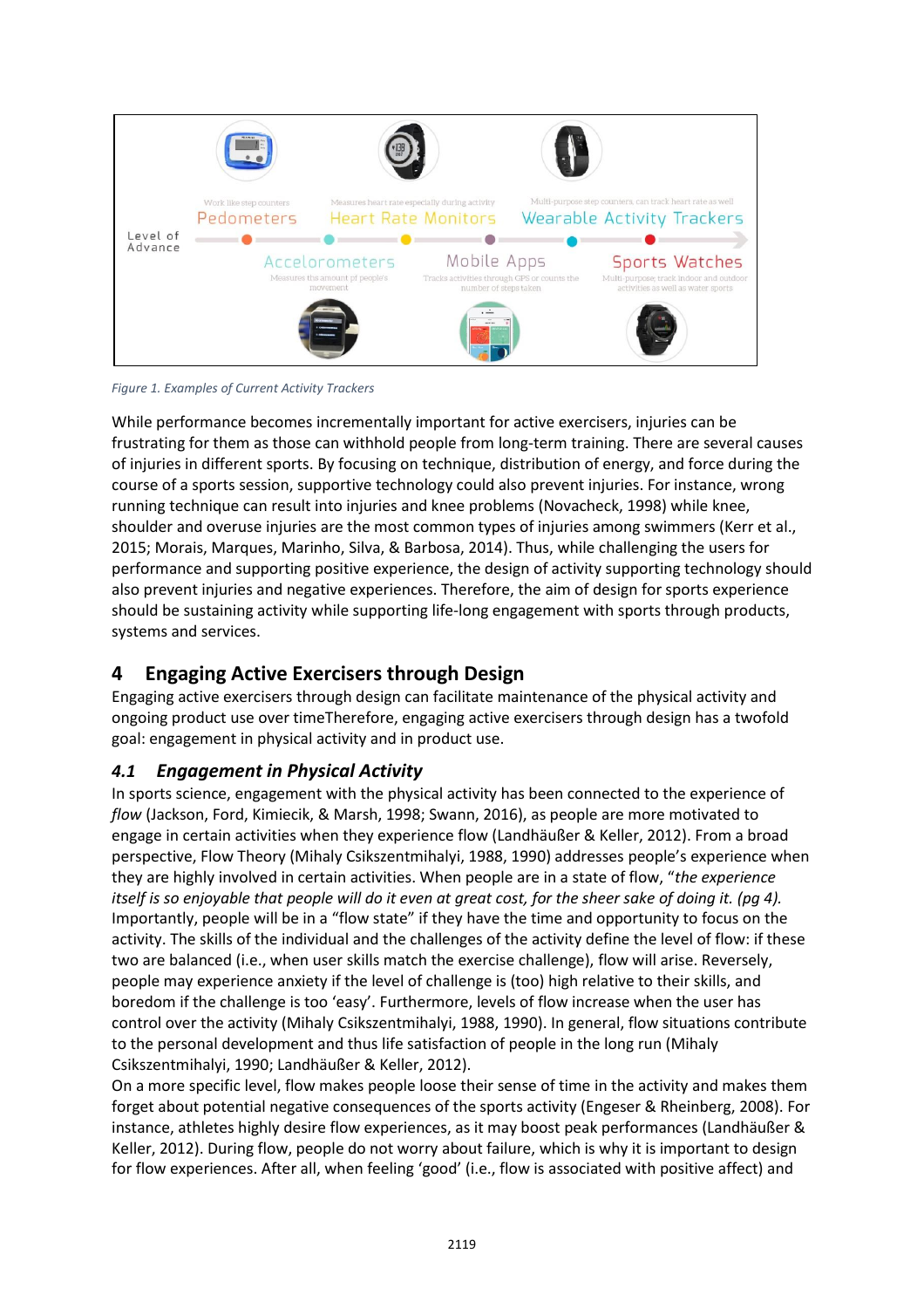worries recede into the background, active exercisers are likely to stay motivated and eager to keep improving their performance (Swann, 2016).

Importantly, however, flow experience and (related) loss of sense of time may also bring high risks as it may increase the likelihood of injuries resulting from over-exercising and fatigue (Schüler, 2012). In sports science, *periodization in training* has been used as a strategic method to prevent such consequences and optimize peak performance (Issurin, 2010). Basically, the idea of periodization is to split the training program into micro-cycles (such as days or weeks) within the (monthly or yearly) macro cycles, and plan each training session with a specific goal (such as improving performance, endurance or building strength) (Bompa & Buzzichelli, 2015; Mattocks et al., 2016). With these, both the effects of overtraining and the risks of injuries are minimized (Figure 2 shows this periodization of training). In short, the design challenge here is to both help active exercisers focus on their performance in the present moment, whereas at the same time it is important to help them take a long-term perspective with overarching goals as more experienced exercisers do.

We consider both perspectives on training and performance (focusing on the present moment and flow, *and* adopting a long-term perspective) as essential starting points which should inform the design of supportive technology for active exercisers. Hence, the design of such technology should be targeted at informing, challenging, and 'managing the exercise session' at both the the micro levels (specific race-based trainings) and macro levels (e.g., comprising weekly or monthly exercise plans). While doing so, available knowledge from sports science can also inform how the technology should react to prevent fatigues and long term effects of these fatigues. One promising avenue for doing so relates to the practice of mindfulness (Kabat-Zinn, 1994).

#### *4.2 Engagement in Physical Activity through Flow and Mindfulness*

Mindfulness practice aims at a non-judgmental present-moment awareness of internal events (i.e., thoughts and feelings) and/or external events (i.e., the environment). It is this complete focus on the task or environment in the present moment that underlies both mindfulness and flow. But whereas, flow has been recognized as important to sports experience, mindfulness practice has been relatively underexplored in sports, although it has been suggested that awareness and acceptance of the present moment may allow athletes to focus less on negative or distracting thoughts, but rather spend more energy and focus for on the task at hand (Pineau, Glass, & Kaufman, 2014). In line with such notions, some have pointed out mindfulness as a critical component of peak sport performance (Mihalyi Csikszentmihalyi & Jackson, 1999; Ravizza, 2002) and some research suggests that mindfulness exercises can indeed generate "flow", (Aherne, Moran, & Lonsdale, 2011; Kee & Wang, 2008). Furthermore, it has been shown that mindfulness training may decrease (stress-related) precompetition salivary cortisol (John, Verma, & Khanna, 2011), decrease resting heart rate (Hewett, Ransdell, Gao, Petlichkoff, & Lukas, 20011), and decrease pain sensitivity (Kingston, Chadwick, Meron, & Skinner, 2007; Zeidan, Johnson, Diamond, David, & Goolkasian, 2010). Hence, cultivating mindfulness via design may also decrease risk of injury and burnout.

Apart from being mindful of their own (intrinsic) thoughts and feelings, mindful athletes may also benefit from being mindful of the (extrinsic) environment. For instance, in addition to helping exercisers focus (i.e, becoming mindful) of their breathing, heartbeat or the sound of their feet on the ground, design may also direct attention to specific features of the (natural) environment such as multi-sensory properties (smell, the wind blowing) and spatial properties which have been shown to stimulate positive affect, creativity and inspiration (Fredrickson & Anderson, 1999; van Rompay & Jol, 2016).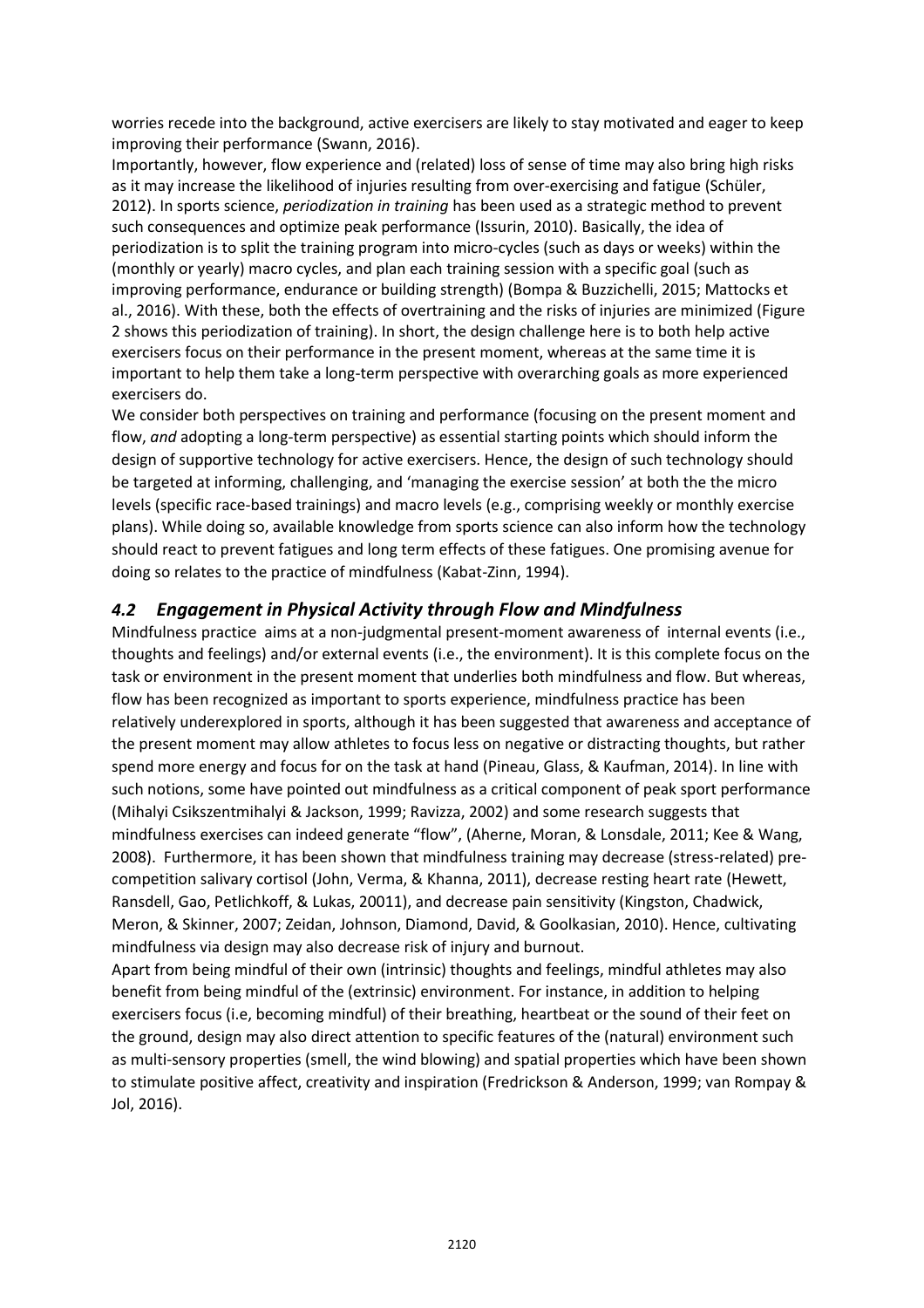

*Figure 2. Aim of Periodization and Relations with Sports Engagement*

In short, design and technology could generate flow both at the macro level (e.g., life-long flow experience in sports) and at the micro level, in relation to which mindfulness practice offers a particularily interesting starting point. Likewise, the design should inform the user about the benefits of micro plans such as improving endurance and performance in the longrun. But as outlined, design could also promote flow experiences at the micro level and accurate. Apart from generating flow through mindfulness, design research also points at the product and the way it interacts with the user as a source of flow.

#### *4.3 Engagement in Product Use*

Taking user experience as a starting point, flow experience can be reconciled with user engagement as it is strongly connected to how a product can attract and sustain user interaction. Early research by Overbeeke et al. (2004) state that products should engage users through their "physicality"; products should be fun to use, and thus, be engaging. Therefore, the goal of the designer should be ensuring pleasure or fun during product use. Overbeeke et al (2004) defined five aspects that are essential for understanding the nature of 'engaging experiences', which include "functional possibilities and performance of the product; user's desires, needs, interests and skills; the general context of use of the product; richness with respect to all the senses; possibility to create one's own story and ritual". A much-cited example in this context talks about Apple's ipod which stood out from (at the time current) music players by providing intuitive, smooth interaction (connecting and drawing on users' motor skills), connecting to user needs for easthetics and meaning (e., through its minimal design), and by allowing for personalization (e.g., by creating profiles, playlists and the like). As for sports, Apple's iWatch was designed based on these same principles, intending to provide flow and pleasure during product interaction. Engaging experience relates to users' skills of "knowing, doing and feeling" (Overbeeke et al., 2004). The experience of technological products also covers dimensions in each level, such as aesthetics, interactivity, pleasure, functionality and social issues. In this sense, the process of engaging experience is based on and related to "cognitions, motor skills and emotions" of users.

In product use, engagement is an evolving process, which covers engagement, non-engagementdisengagement and reengagement of the product (O'Brien & Toms, 2008). Overall *engagement* is defined as the actual experience of a product. When the novelty effect passes, users may *disengage* with the product. If, after a while, the user desires the experience and starts using the product again,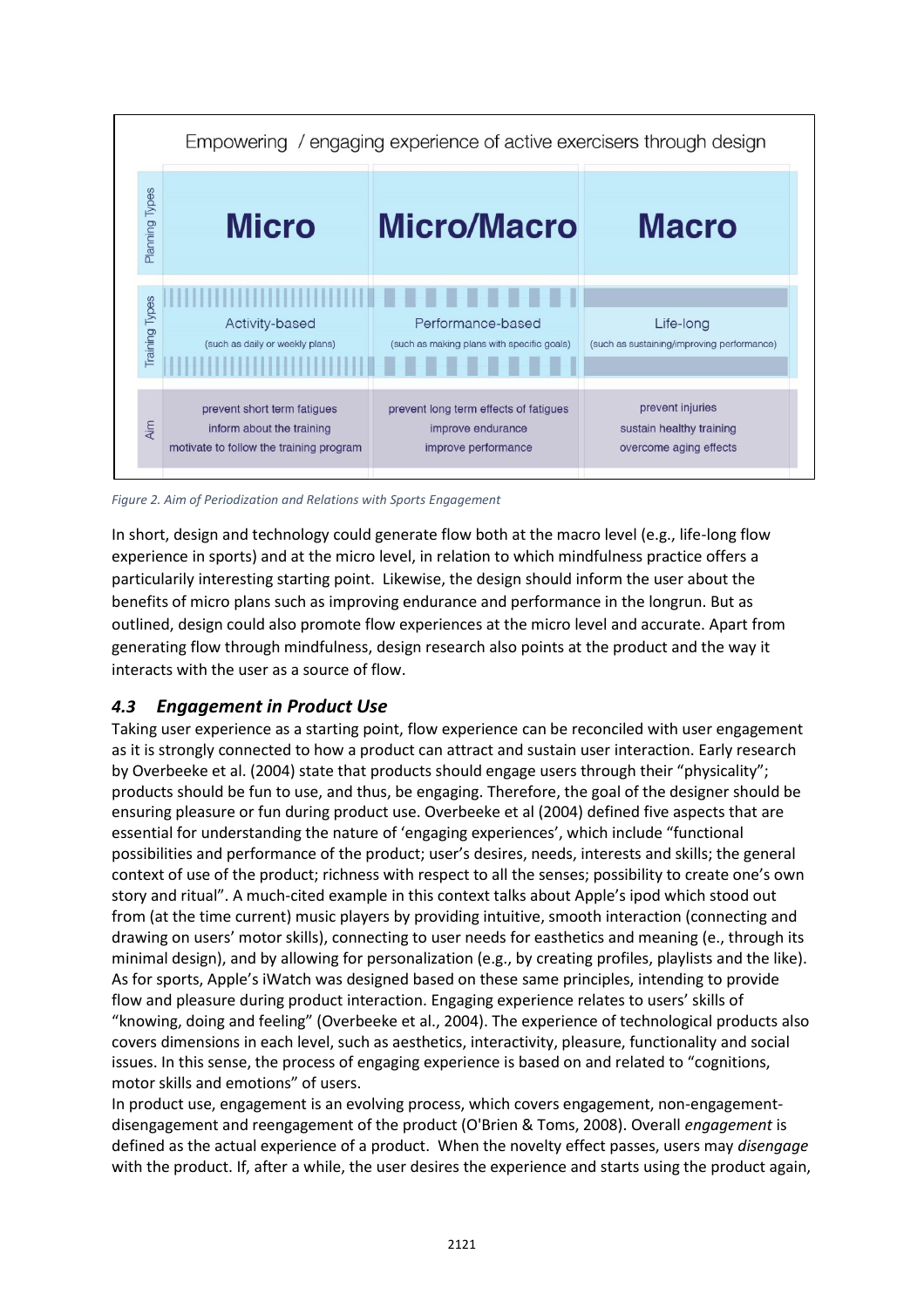*reengagement* occurs. Understanding the overall engagement process will take time, thus engagement can be defined as a longitudinal process in which people's reactions towards the product can evolve over time.

We argue that the flow state can be considered both for the product usage and the physical activity and design can aim for sustaining "life-long flow". Design for sports experience of active exercisers can benefit from both sports science and psychology. Thus, we suggest that, design can (1) challenge performance and facilitate positive experience including flow at the micro level; (2) prevent injuries and impede negative experience and (3) sustain physical activity and thus life-long flow for active exercisers. We already have extensive knowledge on how to challenge people through technology, which can inform designers to design for micro training. However, facilitating macro plans through micro goals of training through design, and hence engagaging users with life-long training while overcoming challenges and pitfalls which are bound to arise as users progress through long-term training programs are not supported by the current knowledge about using technology to motivate people to be physically active. To fill this gap in knowledge, we need more insights in how activitybased needs of active exercisers change over time. At this point, there are several topics that need to be explored first. These include the current experience of exercisers with both activity and products and how dynamic their experience is. Therefore, in the following section, we offer several research directions to facilitate the design for sports experience process.

#### **5 Research Directions and Conclusions**

We have outlined how current products and applications aimed at motivating physical activity do not match the needs of lifelong training for active exercisers. This topic lies at the interplay of design, sports science and psychology. Thus, we can partly inform design by drawing on insights from the fields of sports science and sport psychology. However, studies from these fields usually do not consider the experience of (and engagement with) products when providing, for instance, user support and generating engagement and flow during the activity itself. We therefore suggest that designing for sports experience requires specific attention.

We propose that the focus of future research should be on designing for sustainable life-long training by preventing injuries and helping them physically active throughout their lives. Here, the role of the designer is very strategic. The aim of the designer should comprise a) clearly defining the needs of "the user" and "the active exerciser", and b) designing products, services or systems which incorporate sports experience knowledge into meaningful training plans and use experience." To achieve this, the micro plans (can be race-specific or activity specific) could be utilized to help active exercisers to improve their performance and give them insight in how current exercise influences performance in both the short and the long run (Bompa & Buzzichelli, 2015). The outcomes of the research should lead to guidelines to design supportive technology that empowers people to take care of and make the right decisions for themselves to be physically active throughout their lives.

We suggest three main areas of research that together inform the design of supporting technology for active exercisers throughout life.

- 1. **Activity-based training:** The focus of this area is helping active exercisers to formulate their own daily or weekly plans. In order to achieve this, we need more insights in how to design training plans which can prevent short term-fatigue and motivate people to follow through the training program. Through research, we should first explore both the activity and the technology experience of active exercisers; then the possibilities and strategies for engaging them with the activity (i.e., flow in the present moment and supporting mindfulness) and performance.
- **2. Performance-specific training**: The focus of this area is helping active exercisers to formulate their own long-term performance and injury-preventive training plans. Thus, this second area of research focuses more on knowledge building (with respect to sports performance and dynamics over time) of active exercisers. To achieve this, it is important to do more longitudinal research on activity trackers and to study how more dynamic supporting technology could motivate and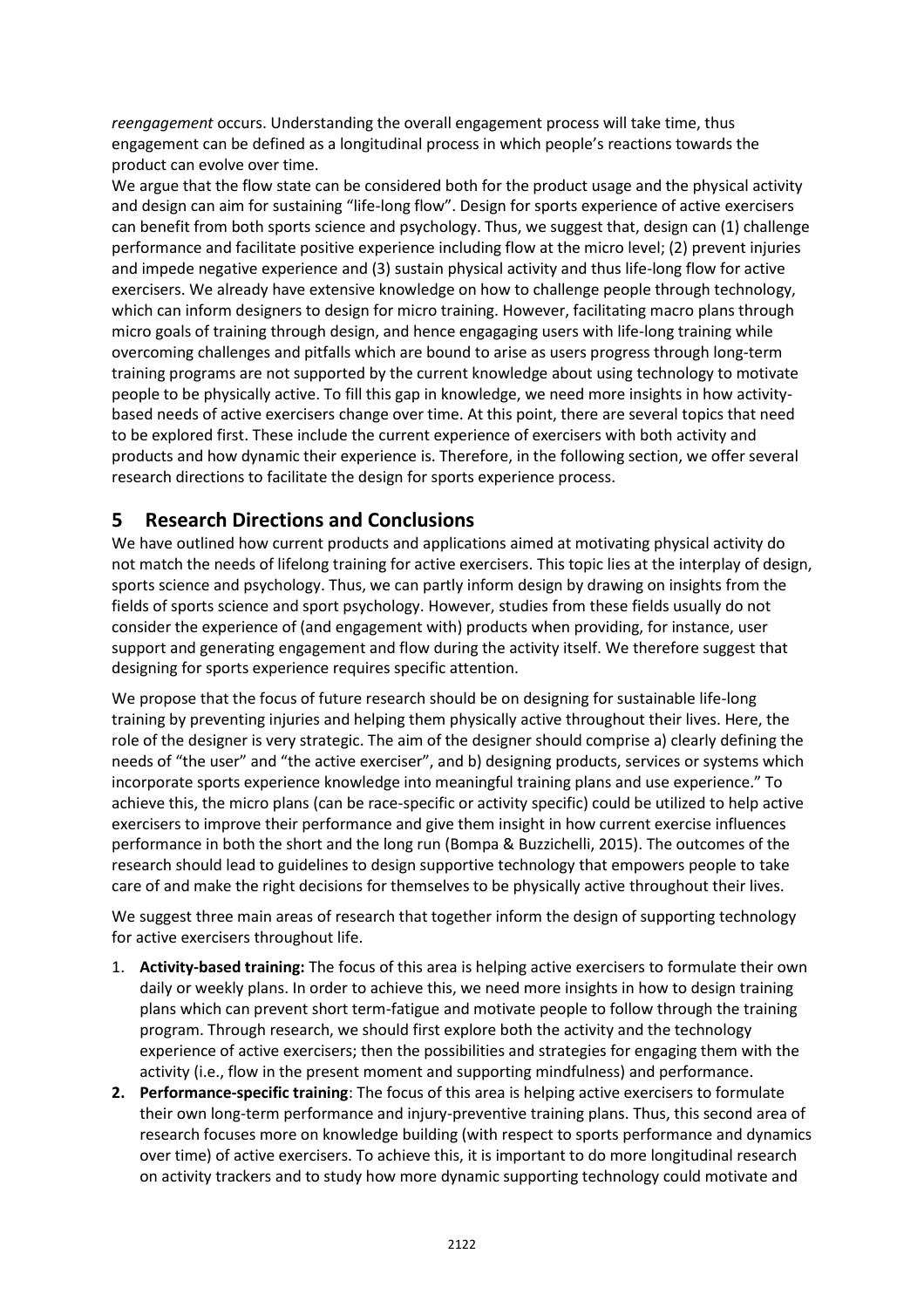engage users with both the activity and the product (used to track the activity). Furthermore, we should also develop strategies for preventing long-term effects of fatigues while improving people's endurance and performance.

3. **Life-Long training**: We know that when people get older, their muscle strenght decreases and people get more prone to injuries. However, in order to sustain the life-long engagement in the physical activity, we need more knowledge on providing directions to overcome the effects of aging on people's performance. In the long run, the aim is to prevent injuries and sustain lifelong training. It is natural that, people disengage with sports when confronted with expected (such as pregnancy) or unexpected events or short-term disabilities (such as injuries or illnesses). Arguably, it is particularily important during these times to keep people motivated by, for instance, pointing out what they still *can* do. Therefore, this line of research should study the effects of short-term disabilities and strategies for keeping people's motivation and helping them to recover healthily. This also can lead to understanding what types of personalized data active exercisers would benefit from, and thus exploring the possibilities and strategies for engaging them with their data.

In conclusion, this paper has mostly focused on the potential of knowledge within sports science, psychology and design for experience to inform future development of activity supporting technology. We would like to emphasize that developments in related areas such as information and sensor technology can also largely (positively) influence future developments in this field. Developments in wearable technology, for example, have already identified sports clothing as an interesting field of application. Such developments could also include more advanced use of sensors and activity tracking systems that are better able to learn from and adapt to people's behavior. Such developments could be included in the three research areas that we have now defined. Together, these areas have the potential to inform the design of more personalized, engaging and motivating products and systems that could support people to be physically active throughout their lives.

#### *6* **References**

- Aherne, C., Moran, A. P., & Lonsdale, C. (2011). The effect of mindfulness training on athletes' flow: An initial investigation. *The Sport Psychologist, 25*(2), 177-189.
- Araújo, C., & Scharhag, J. (2016). Athlete: a working definition for medical and health sciences research. *Scandinavian journal of medicine & science in sports, 26*(1), 4-7.
- Bompa, T., & Buzzichelli, C. (2015). *Periodization Training for Sports, 3E*: Human kinetics.
- Clawson, J., Pater, J. A., Miller, A. D., Mynatt, E. D., & Mamykina, L. (2015). *No longer wearing: investigating the abandonment of personal health-tracking technologies on craigslist.* Paper presented at the Proceedings of the 2015 ACM International Joint Conference on Pervasive and Ubiquitous Computing.
- Csikszentmihalyi, M. (1988). *Optimal Experience: Psychological Studies of Flow in Consciousness*. Cambridge, UK: Cambridge University Press.
- Csikszentmihalyi, M. (1990). *Flow: The Psychology of Optimal Experience*. New York: Harper & Row.
- Csikszentmihalyi, M., & Jackson, S. A. (1999). Flow in sports: The keys to optimal experiences and performances. *Champaign, IL: Human Kinetics*.
- Daiber, F., & Kosmalla, F. (2017). *Tutorial on wearable computing in sports.* Paper presented at the Proceedings of the 19th International Conference on Human-Computer Interaction with Mobile Devices and Services.
- Doherty, S. T., Lemieux, C. J., & Canally, C. (2014). Tracking human activity and well-being in natural environments using wearable sensors and experience sampling. *Social Science & Medicine, 106*(Supplement C), 83-92. doi:https://doi.org/10.1016/j.socscimed.2014.01.048
- Engeser, S., & Rheinberg, F. (2008). Flow, performance and moderators of challenge-skill balance. *Motivation and Emotion, 32*(3), 158-172.
- Fredrickson, L. M., & Anderson, D. H. (1999). A qualitative exploration of the wilderness experience as a source of spiritual inspiration. *Journal of environmental psychology, 19*(1), 21-39.
- Hermsen, S., Frost, J., Renes, R. J., & Kerkhof, P. (2016). Using feedback through digital technology to disrupt and change habitual behavior: A critical review of current literature. *Computers in Human Behavior, 57*, 61- 74.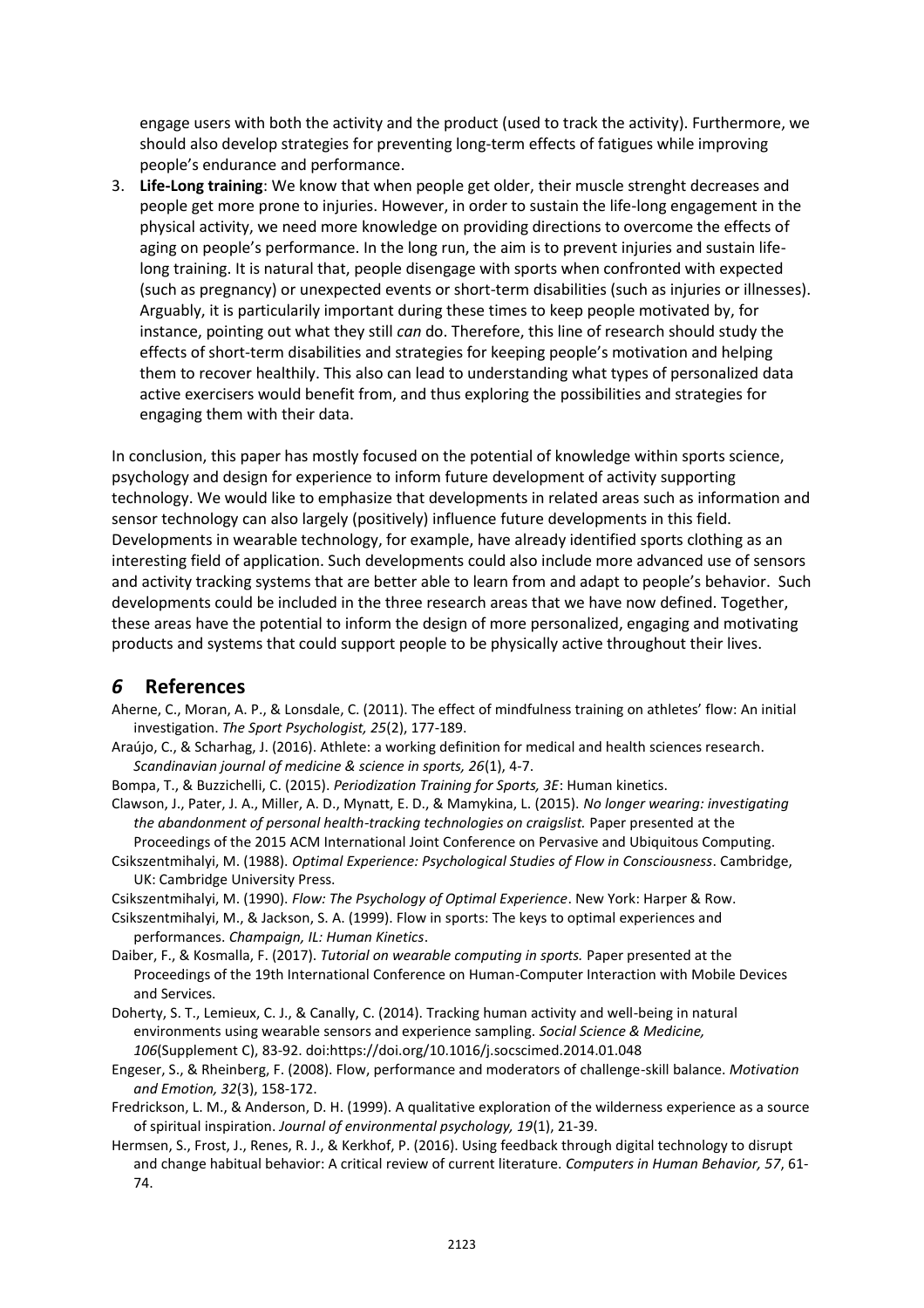- Issurin, V. B. (2010). New horizons for the methodology and physiology of training periodization. *Sports medicine, 40*(3), 189-206.
- Jackson, S. A., Ford, S. K., Kimiecik, J. C., & Marsh, H. W. (1998). Psychological correlates of flow in sport. *Journal of Sport and exercise Psychology, 20*(4), 358-378.
- Janssen, M., Scheerder, J., Thibaut, E., Brombacher, A., & Vos, S. (2017). Who uses running apps and sports watches? Determinants and consumer profiles of event runners' usage of running-related smartphone applications and sports watches. *PLoS One, 12*(7), e0181167.
- John, S., Verma, S., & Khanna, G. (2011). The effect of mindfulness meditation on HPA-Axis in pre-competition stress in sports performance of elite shooters. *National Journal of Integrated Research in Medicine, 2*(3), 15-21.
- Kee, Y. H., & Wang, C. J. (2008). Relationships between mindfulness, flow dispositions and mental skills adoption: A cluster analytic approach. *Psychology of Sport and Exercise, 9*(4), 393-411.
- Kerr, Z. Y., Baugh, C. M., Hibberd, E. E., Snook, E. M., Hayden, R., & Dompier, T. P. (2015). Epidemiology of National Collegiate Athletic Association men9s and women9s swimming and diving injuries from 2009/2010 to 2013/2014. *Br J Sports Med, 49*(7), 465-471.
- Kingston, J., Chadwick, P., Meron, D., & Skinner, T. C. (2007). A pilot randomized control trial investigating the effect of mindfulness practice on pain tolerance, psychological well-being, and physiological activity. *Journal of psychosomatic research, 62*(3), 297-300.
- Kuru, A. (2016). Exploring Experience of Runners with Sports Tracking Technology. *International Journal of Human–Computer Interaction, 32*(11), 847-860. doi:10.1080/10447318.2016.1202461
- Landhäußer, A., & Keller, J. (2012). Flow and its affective, cognitive, and performance-related consequences *Advances in flow research* (pp. 65-85): Springer.
- Lazar, A., Koehler, C., Tanenbaum, J., & Nguyen, D. H. (2015). *Why we use and abandon smart devices*. Paper presented at the Proceedings of the 2015 ACM International Joint Conference on Pervasive and Ubiquitous Computing, Osaka, Japan.
- Li, I. (2009). *Designing Personal Informatics Applications and Tools that Facilitate Monitoring of Behaviors.* Paper presented at the UIST, Victorie, BC, Canada.
- Li, I., Dey, A., & Forlizzi, J. (2010). *A stage-based model of personal informatics systems.* Paper presented at the Proceedings of the 28th international conference on Human factors in computing systems, 10-15 April 2010, Atlanta, USA.
- Lin, J. J., Mamykina, L., Lindtner, S., Delojoux, G., & Strub, H. B. (2006). *Fish 'n' Steps: Encouraging Physical Activity with Interactive Computer Game*. Paper presented at the UbiComp'06, Orange County, CA, USA.
- Marcus, B. H., Forsyth, L. H., Stone, E. J., Dubbert, P. M., McKenzie, T. L., Dunn, A. L., & Blair, S. N. (2000). Physical activity behavior change: issues in adoption and maintenance. *Health Psychology, 19*(1S), 32.
- Mattocks, K. T., Dankel, S. J., Buckner, S. L., Jessee, M. B., Counts, B. R., Mouser, J. G., . . . Loenneke, J. P. (2016). Periodization: What is it good for? *Journal of Trainology, 5*(1), 6-12.
- Meyer, J., Schnauber, J., Heuten, W., Wienbergen, H., Hambrecht, R., Appelrath, H.-J., & Boll, S. (2016). *Exploring Longitudinal Use of Activity Trackers.* Paper presented at the Healthcare Informatics (ICHI), 2016 IEEE International Conference on.
- Morais, J. E., Marques, M. C., Marinho, D. A., Silva, A. J., & Barbosa, T. M. (2014). Longitudinal modeling in sports: Young swimmers' performance and biomechanics profile. *Human movement science, 37*, 111-122.
- Mueller, F. F., Edge, D., Vetere, F., Gibbs, M. R., Agamanolis, S., Bongers, B., & Sheridan, J. G. (2011). *Designing sports: a framework for exertion games.* Paper presented at the Proceedings of the SIGCHI Conference on Human Factors in Computing Systems.

Mueller, F. F., & Young, D. (2017). *Five Lenses for Designing Exertion Experiences*. Paper presented at the Proceedings of the 2017 CHI Conference on Human Factors in Computing Systems, Denver, Colorado, USA.

- Novacheck, T. F. (1998). The biomechanics of running. *Gait & posture, 7*(1), 77-95.
- O'Brien, H. L., & Toms, E. G. (2008). What is user engagement? A conceptual framework for defining user engagement with technology. *J. Am. Soc. Inf. Sci. Technol., 59*(6), 938-955. doi:10.1002/asi.v59:6
- Overbeeke, K., Djajadiningrat, T., Hummels, C., Wensveen, S., & Frens, J. (2004). Let's make things engaging *Funology* (pp. 7-17): Kluwer Academic Publishers.
- Pineau, T. R., Glass, C. R., & Kaufman, K. A. (2014). Mindfulness in sport performance. *Handbook of mindfulness. Oxford, UK: Wiley-Blackwell. http://psychology. cua. edu/res/docs/Pineau-Glass-Kaufman-Mindfulness-in-Sport-Performance-revised. pdf*.
- Piwek, L., Joinson, A., & Morvan, J. (2015). The use of self-monitoring solutions amongst cyclists: An online survey and empirical study. *Transportation Research Part A: Policy and Practice, 77*, 126-136.